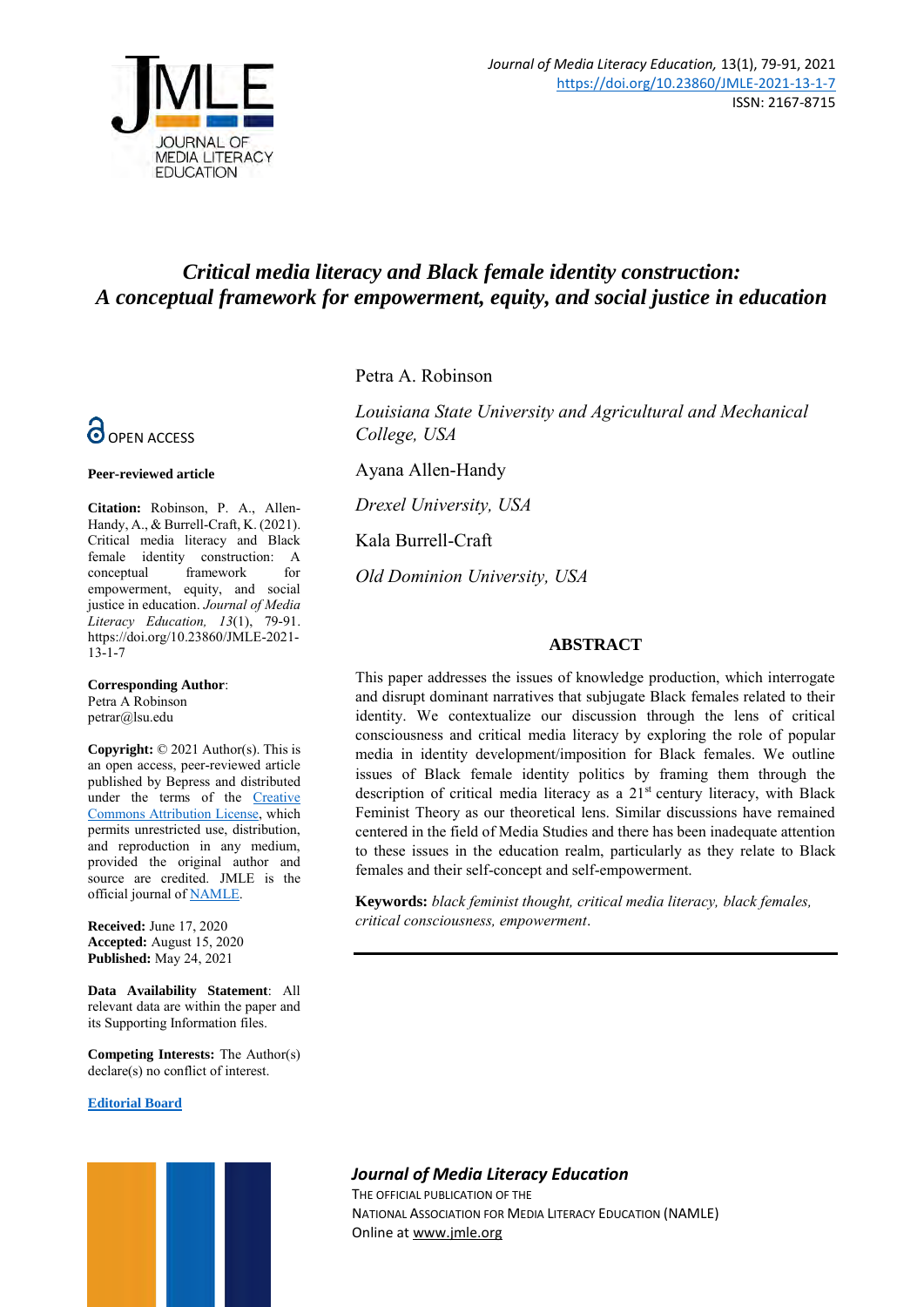*When I was young, all the fairytale princesses had long blond hair. When you are Black, you just don't feel like it could be you. (Roslyn Rozbruch's Donna Brown Guillame, co-producer, Home Box Office Series, Happily Ever After: Fairy Tales for Every Child, 1995) .* 

## **INTRODUCTION**

Life does not exist within a vacuum. The development of one's identity and sense of self throughout the life course occurs within the context of a collective and dynamic set of experiences and interactions with the environment (Chickering & Reisser, 1993). Environmental contexts often shape and inform conceptions of the self in relation to others and are an essential part of becoming a mature person  $-$  an adult. Moreover, identity is socially constructed on the basis of various experiences, affiliations, and personal characteristics. A complex process – identity development, in particularly for people of color, and even more so for females of color, has been identified and contextualized in the academic literature in terms of ethnic identity development (Phinney, 1989), feminist identity development (Downing & Rouch, 1985), womanist identity development (Helms, 1990), racial identity theory (Cross, 1971), and a phenomenological variant of ecological systems theory (Spencer et al., 1997). For Black females, the collision of the environmental context and the continuum of identity formation are critical as their identity is formulated across various axes of oppression (Crenshaw, 1989) including those of race, gender, class, and sexual identity.

The purpose of this conceptual paper is to leverage the increasingly media-dominated nature of society as the environmental context for deconstructing the ways in which the identities of Black females are shaped, negotiated, imposed, and narrated. Therefore, this paper seeks to address issues of knowledge production perpetuated through the media and to interrogate and disrupt dominant narratives that subjugate Black females as it relates to their identity. Through the lens of Black feminist theory, we contextualize the importance of critical media literacy as a tool for positive identity development for Black females. Critical media literacy as a 21st century literacy goes beyond the traditional or normative approach to literacy. While popular culture and media are recognized as a key influence on people's lives and shaping of their identity (Brown & Gary, 1991), the discussion has remained centered in the field of Media Studies (Jenkins, 2006; Watkins, 2009; Watkins & Emerson, 2000) and there has been limited,

however emerging attention to these issues in education, particularly as they specifically relate to Black females and their self-concept and self-empowerment.

To structure the paper, we first present our theoretical lens, *Black Feminist Theory,* followed by a discussion of  $21<sup>st</sup>$  Century literacy skills. In this discussion, we outline the concept of critical media literacy (CML), as a required  $21<sup>st</sup>$  century literacy and its relationship to critical consciousness. Next, we present our conceptual framework, to guide our understanding of how Black females are portrayed in the media. This analytical tool underpins our argument of Black female identity issues in terms of stereotypical media images and other challenges related to how Black females' identities are shaped through the media. Through this discussion, we present a clear argument for developing critical media skills and critical consciousness to break the perpetual cycle of subjugation of Black females, particularly as it relates to their identity. We conclude the paper with a discussion of the implications for key stakeholders: parents, educators, media producers, consumers and others concerned with the overall condition of Black females.

## **Black Feminist Theory**

Black Feminist Theory (BFT) (Collins, 2009) is the theoretical lens upon which our discussion and conceptual model is premised. BFT, is a critical social theory that identifies and deconstructs epistemologies that negate the lived experiences of Black females, and serves, in this instance, as a platform to support the development of critical literacy and more specifically, critical media literacy skills to resist these dominant ways of thinking about Black females' identity. The goal of Black feminist theory is the realization of justice and empowerment for U.S. Black women and other groups that are similarly oppressed within society (Collins, 2009). Culture and popular media perpetuate images of the ideal model of beauty to be a Eurocentric model typically characterized by long straight blond hair, narrow noses, thin lips, slender bodies, and flawless skin with a light complexion (Bond & Cash, 1992; Jones, 2004; Lindberg-Seyersted, 1992; Okazawa-Rey et al., 1987; Nichter & Nichter, 1991; Robinson, 2011; Thompson et al., 1999). BFT, which has its roots in Afro-centric philosophy, feminist standpoint theory, sociocultural theory, and critical race theory, as well as postmodernism and the sociology of knowledge "illustrates the everyday experiences of Black women and seeks to address issues of race, class, and gender as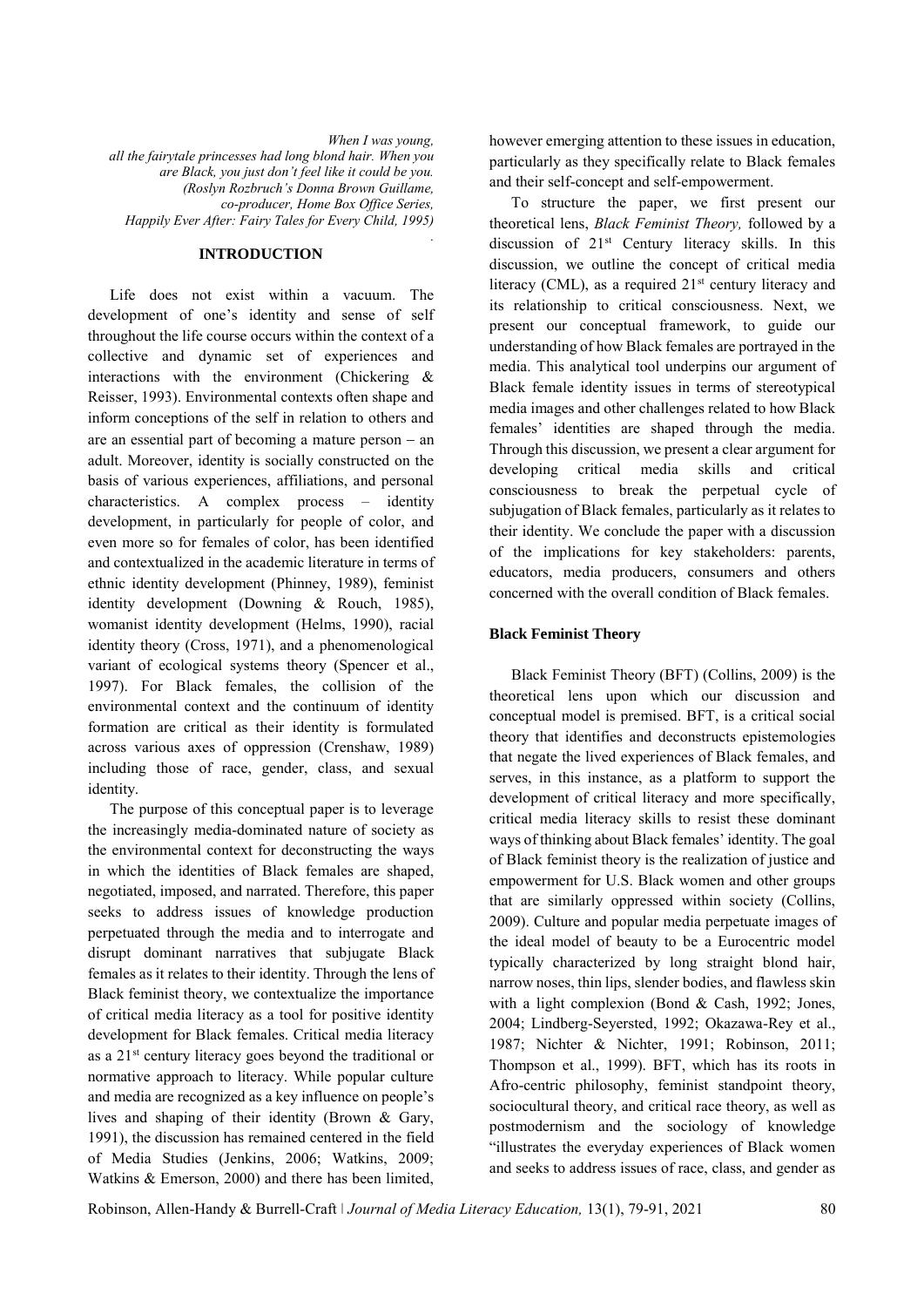it affects the everyday lives of Black women" (Holmes, 2003, p. 50) making it ideal to frame our thinking about how Black women are portrayed in the media as well as critical consciousness and critical media literacy.

BFT centers on the idea of women's emerging power as agents of knowledge and highlighting BFT's insistence that both the changed consciousness of individuals and the social transformation of political and economic institutions constitute essential ingredients for social change. Through the lens of BFT, critical media literacy skills as a twenty-first century literacy skill can be developed to help empower Black females and to guide their meaning-making processes as it relates to their own identity.

## **21st Century literacy skills**

Researchers agree that the field of literacy has experienced a reinvention over the past several decades (Alverman & Hagood, 2000; Beach, 2014; Luke & Elkins, 1998), and much of this reinvention can be attributed to technological advancements and the complex set of multiliteracies (skills) that these advancements demand (The New London Group, 1996). Traditional definitions of literacy tend to center on the ability to read and write and on numeracy. However, other literacies such as racial literacy, political literacy, cultural literacy etc. have emerged as non-traditional literacies. In the Critical Literacies Advancement Model (CLAM), Robinson (2020) describes a framework for organizing a critique of social problems according to various non-traditional critical literacies categorized as, foundational literacy, sociocultural literacy, technological and informational literacies, psychosocial and environmental literacies, and social justice literacies. Critical Media Literacy, as described in the model, is an important technological and informational literacy, which, as a set of practical skills, has the potential to lead to informed behaviors and actions leading to positive social change.

New  $(21<sup>st</sup>$  century) literacies, grounded in the field of New Literacy Studies, do not negate the importance of traditional literacy skills, but they include other skills such as critical thinking and even scientific reasoning (data literacy) (Wagner, 2008). New Literacies Studies, of which critical media literacy is a part, represents an epistemological shift from a psychological to a social approach to literacy (Baynjam & Prinsloo, 2009; ADAMS, n.d.) According to the National Council of Teachers of English (2013), "Literacy has always been a collection of cultural and communicative practices

shared among members of particular groups...[and] active, successful participants in this 21st century global society must be able to [among other things] ...create, critique, analyze, and evaluate multimedia texts" (para. 2). This statement underscores the importance of critical media literacy and critical consciousness. So we argue for the development of these skills early in life as the media reflects and reinforces society's values and ideals from very early age in the life course.

The calls for critical media literacy, especially in light of the many new forms of media communication, are not new. Watkins and Emerson (2000) provide an important foundation to the literature concerning Black feminist media criticism, which challenges the culture industry's misrepresentation of Black women. Meanwhile, The Connected Learning Alliance which was "launched by the Digital Media and Learning Hub of the University of California Humanities Research Institute with support from the John D. and Catherine T. MacArthur Foundation's Digital Media and Learning Initiative" has provided a wide range of research publications on the topic (Connected Learning Alliance, n.d.). Pinkard et al.'s (2017) program Digital Youth Divas supports the digital identity construction of Black and Brown girls by pushing back against pejorative narratives at the intersection of computer science, engineering, and digital literacy.

In describing the widespread and influential role of media, Robinson (2011) suggests, "popular culture and the media strongly influence and disseminate messages of cultural domination which often requires a high degree of cultural and media literacy to detect and resist" (p. 15). Further, Brown and Gary (1991) explain that, the media, through various ways, influences identity and development and, as Lester (2010) indicates, "American media, literature, and other popular and material culture consumed by both children and adults continue to glorify and to conflate beauty, fame, fortune, and desire with whiteness" (pp. 294-295). What these authors mean is that there are dominant covert and overt messages that are propagated in the media that influence the identity of both children and adults.

Some of these messages are distributed by way of racial and gender-based microaggressions and stereotypes. Allen (2012) contends, "Microaggressions affect all marginalized groups and are felt through environmental cues as well as verbal and nonverbal hidden messages that serve to invalidate one's experiential reality and perpetuate feelings of inferiority" (p. 175). This perpetuation of feelings of inferiority for Black females can have deleterious long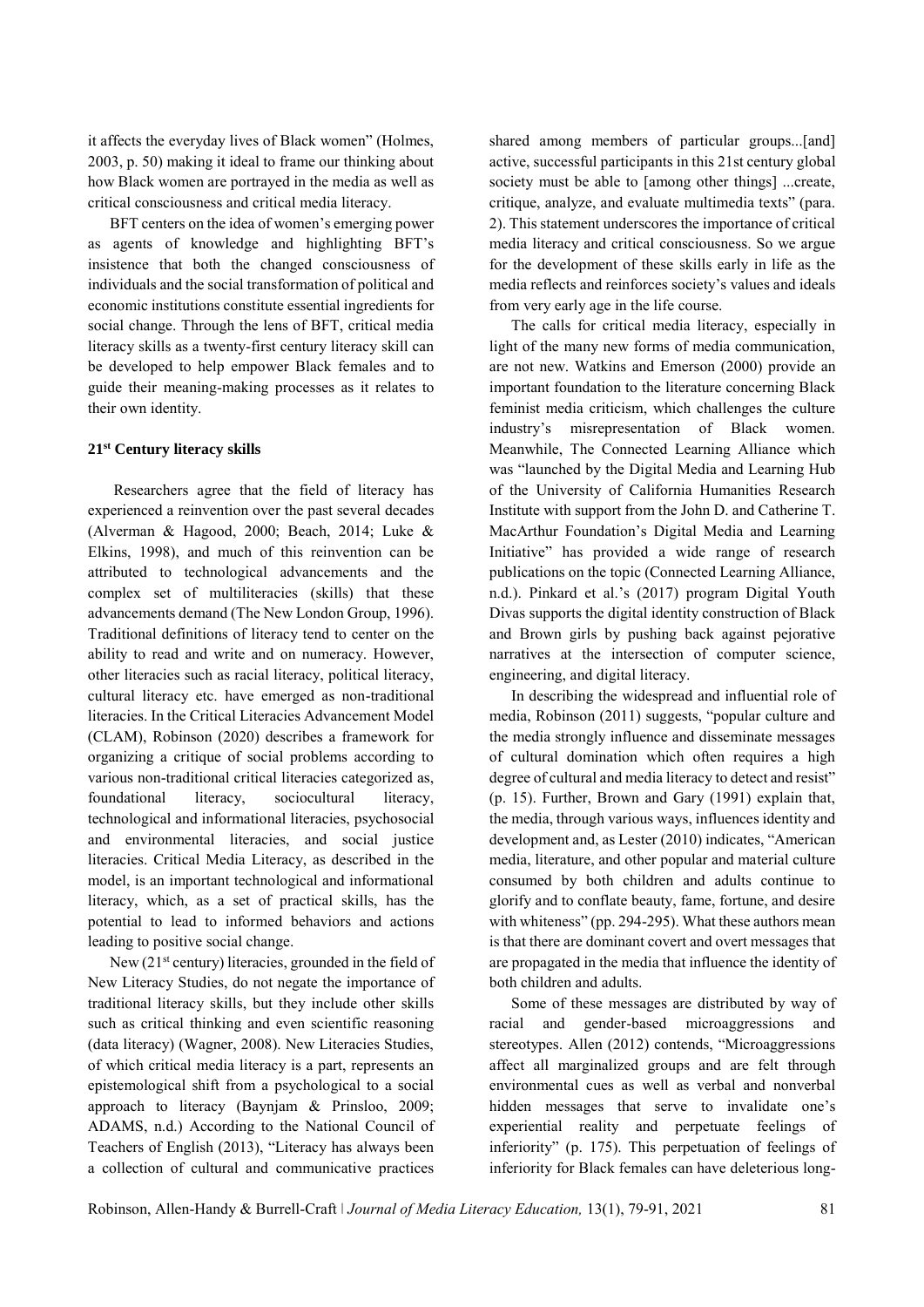term effects (Torres et al., 2010). The impacts of microaggressions are particularly poignant in such domains as mental health and well-being (Donovan et al., 2013; Henfield, 2011; Nadal, 2010) as well as selfconcept and identity development (Allen et al., 2013; Moore & Owens, 2009), particularly for Black females. Stereotypes, like microaggressions can be hurtful and are based on bias. Simply put, a stereotype is a "behavioral trait you expect from someone based on that person's appearance" (Andry, 2010, p. 1) and this notion stems from how the person of a particular sub-group has been portrayed over time, especially in the media.

Because "media is influential and pervasive...[and] effective in disseminating both implicit and explicit messages related to skin color" (Robinson, 2011, p. 16), we argue for developing critical thinking and critical media literacy skills particularly for those who are especially vulnerable to messages that promote dominant power structures. Black girls need the tools to recognize, critique, and push back narratives that oppress and dominate (Jacobs, 2016). On this premise, we argue for the need for critical thinking and critical media skills that can lead to critical consciousness.

#### **Critical consciousness**

Critical consciousness (Freire, 1970, 1973) is an indepth awareness of and ability to perceive social oppression, including socio-political, and economic oppression. It includes several components, including "social group identification, discontent with the distribution of social power, rejection of social system legitimacy, and a collective action orientation" (Kelso et al., 2014, p. 1237). Critical consciousness goes beyond the idea of being able to identify issues of social oppression and to critically think about them (critical thinking) but to develop a keen focus on an intellectual analysis of the circumstances leading to social transformation. The Freirean notion of critical consciousness involves both reflection and action, which occur through the development or transitioning through various stages of consciousness (See Figure 1). In the first stage of *semi-intransitive consciousness,*  individuals are unable to recognize existing structural barriers, attributes, and outcomes to supernatural forces or to their own personal shortcomings. The second stage of *naive consciousness* is when an individual begins to reflect on one's own problems and on society but oversimplifies both personal and social problems. And the final stage of *critical consciousness* is when individuals reach an in-depth understanding of the ways

in which social, political, and economic oppressions and history of these oppressions operate to affect individuals and society. Furthermore, at this stage, individuals take action against oppressive elements of society (transformation).



*Figure 1.* Stages of critical consciousness (Freire, 1970, 1973)

The transformation or liberation that occurs at the final stages of critical consciousness is one that hooks (2010) describes as an ongoing process and contends that we are:

bombarded daily by a colonizing mentality (few of us manage to escape the received messages coming from every area of our lives), one that not only shapes consciousness and actions but also provides material rewards for submission and acquiescence that far exceed any material gains for resistance, so we must be constantly engaging new ways of thinking and being (p. 26).

Additionally, these new ways of thinking should include thinking critically about the messages portrayed in the media, which signals the development of critical consciousness through critical media literacy. Freire's work on critical consciousness is critiqued for being decontextualized with sweeping claims and not focused on the patriarchal nature of contemporary society (Weiler, 2001). It is for this purpose that we use critical consciousness in conjunction with Black Feminist Theory to reflect on critical media literacy and its relevance for Black females.

#### **The case for critical media literacy**

Critical media literacy (CML) involves creating, critiquing, analyzing, and evaluating multimedia texts (NCTE, 2013) as a means of decoding and deconstructing messages one receives in the media. Baker-Bell et al. (2017) define CML as "the educational process that makes young people aware of the role that media play, both positively and problematically, in shaping social thought" (p. 139). Keep in mind, as Tisdell (2008) suggests, the media are controlled and driven by money and those who make media operate based on their perception of class, race, and gender.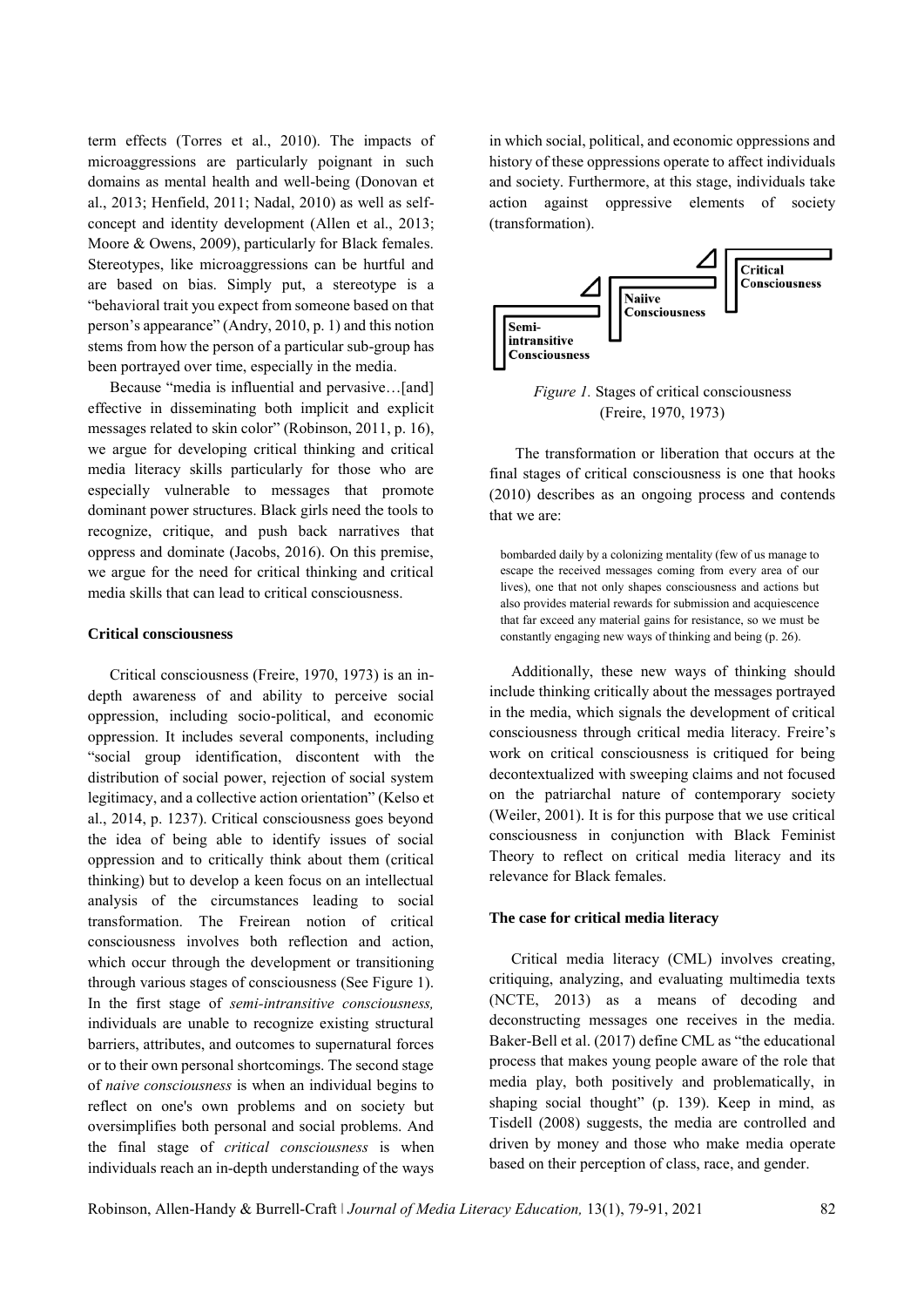Further, critical media literacy expands the notion of literacy to include different forms of mass communication and popular culture as well as deepens the potential of education to critically analyze relationships between media and audiences, information and power. It involves cultivating skills in analyzing media codes and conventions, abilities to criticize stereotypes, dominant values, and ideologies, and competencies to interpret the multiple meanings and messages generated by media texts. Media literacy helps people to discriminate and evaluate media content, to critically dissect media forms, to investigate media effects and uses, to use media intelligently, and to construct alternative media (Kellner & Share, 2007, p. 4).

This is significant for understanding the politics related to the identity of Black women especially because of how they are portrayed in the media.

Black women have endured the dominant beauty narrative that white skin, a narrow nose, thin lips, and long, straight hair are the standards for beauty to which all women should aspire (Awad et al., 2014; Okazawa-Rey et al., 1987; Russell et al., 2013). Analyzing visual cues and making complex social assessments are part of our everyday lives, and this has implications for how Black women are perceived based on media representations. Negative caricatures of racist, sexist, and often, inaccurate depictions of African American women have been perpetuated through media outlets. Historical images, racist troupes, and stereotypes of culture (Scwarzbaum & Thomas, 2008) have often relegated African American women to identity frameworks of over-sexuality, anger, defiance, and nonfeminine portraits (Allen, 2016). Black females in the media are often compared to modern day Mammies, Jezebels, and Sapphires (Thomas et al., 2013; Townsend et al., 2010). These typical portrayals of Black women in the media are disturbing and Black women are often "omitted from the array of positive images in popular culture" (Brittian, 2012, p. 4).

Through digital and print media, supported by the cosmetic industry, Black women have been portrayed as sexual, rather than beautiful (Caldwell, 2004) and Black women are invariably likened to a White model of beauty. Unfortunately, the media perpetuates this impractical definition and beauty standard (Harrison et al., 2008). Given that the media symbolizes the ideal notions of beauty, in particularly through advertising (Baumann, 2008) and that it reproduces and distributes the messages of the dominant culture and set of ideals in overt and covert ways, critical media literacy is an

essential 21st century skill. As such, the development of critical media literacy can be leveraged as a tool for informed behaviors and actions that lead to positive social change (Robinson, 2020) and in this instance, more specifically, Black female positive identity construction. Next, we discuss some of the complexities related to Black female identity and in the context of today's media-saturated environments.

## **Black female identity**

Skin color (more precisely colorism) and hair texture are two obvious (visual and prevalent) contentious aesthetic issues related to Black females' identity. In fact, physical appearance seems to be the most important predictor of self-evaluation in female college and high school students (Jackson et al., 1994). Skin color and hair texture are key areas of physical appearance and of the politics related to Black women and their identity, especially as it relates to notions of beauty. Despite the longevity and pervasiveness of colorism in the United States, little is known about how messages about beauty, skin color, and hair factor into socialization messages about race (Brown et al., 2016; Lesane-Brown et al., 2008; Stevenson et al., 2002). Further, only a small amount of research has addressed types of racial socialization messages that are specifically conveyed to Black girls and young women regarding the meaning and importance of their skin color (colorism) and hair ( Leonard, 2009).

By no means are we arguing that skin color and hair texture are the only complicating issues related to Black female identity that are messaged through the media, but by exploring skin-tone bias (colorism) and hair texture bias in this context, we provide an avenue for critique and disruption of dominant narratives that subjugate Black females as it relates to their identity*.* This also creates a space for broadening the discussion toward practical ways to help encourage positive and healthy attitudes as it relates to Black identity in females.

Colorism is a global ideology that denigrates darker skin and tightly coiled hair, two unmistakable physical traits associated with African heritage (Adams et al., 2016; Awad et al., 2014; Burke, 2008; Greene, 1994; Hill, 2002; Hunter, 2007; Patton, 2006; Thompson & Keith, 2001). The bias toward lighter skin tones among people of color describes the concept of colorism. Burke and Embrich (2008) define it as "the allocation of privilege and disadvantage according to the lightness or darkness of one's skin" (p. 17). Unlike the traditional anti-racist debate, which explores skin color prejudice in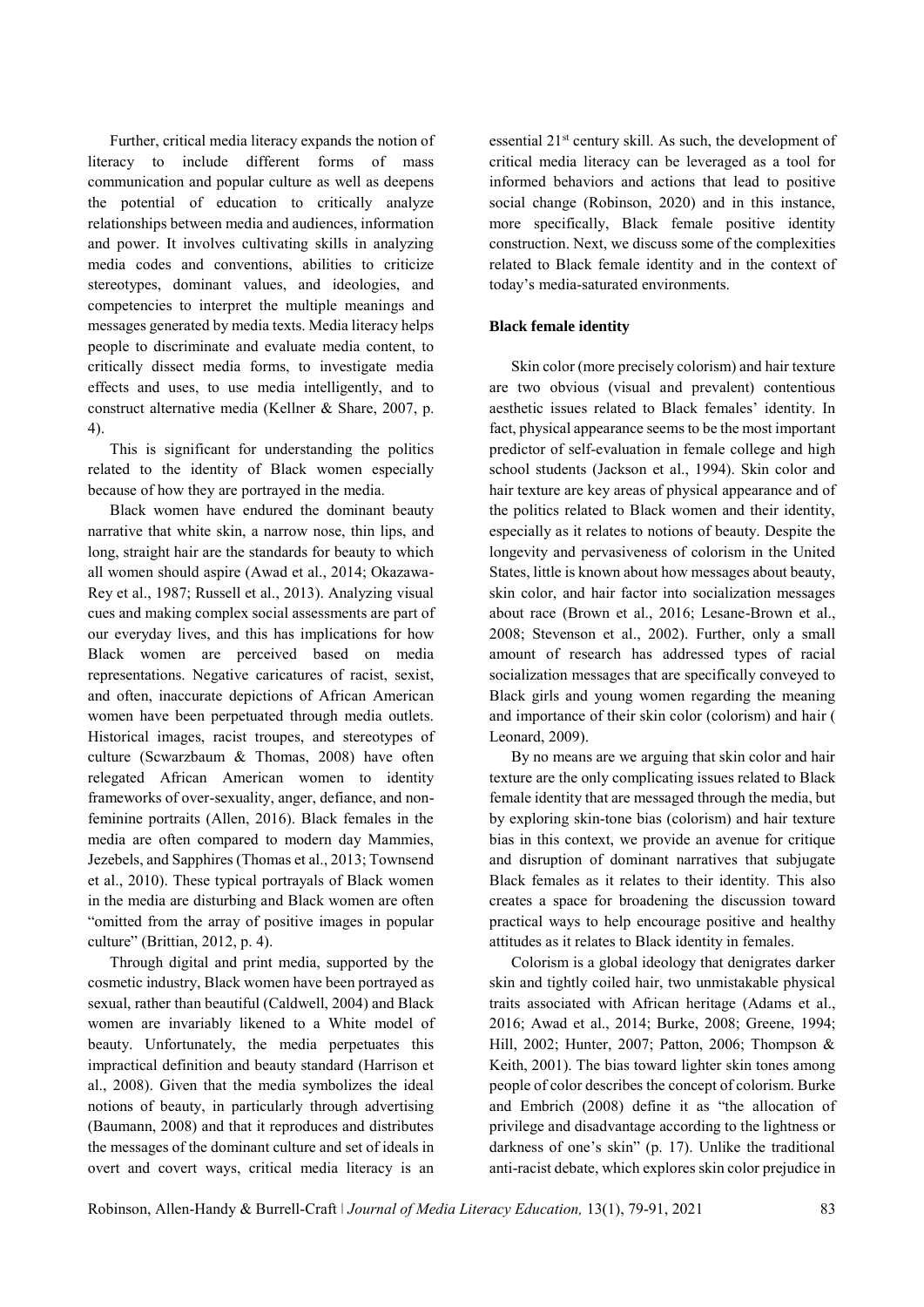terms of the Black V. White binary, colorism centers on the privilege extended to light skin, particularly among people of color.

This has implications for Black females as research shows that individuals with lighter skin tones receive preferential treatment in many areas of life, including education, housing, courtship and marriage, economics, and health (Herring, 2002; Hunter, 1998, 2005; Telles & Murguia, 1990). Studies conducted over decades and across multiple fields of study have demonstrated that colorism has measurable consequences for Black women in the United States (Choma & Prusacqyk, 2018; Drake & Cayton, 1945; Fischer & Shaw, 1999; Golden, 2004; Haizlip, 1994; Parham, 1989; Thomas et al., 2011). On average, women with darker skin colors have poorer mental health, physical health, self-esteem, and lower socio-economic status than their lighter skinned counterparts (Adams et al., 2016; Mathews & Johnson, 2015; Sweet et al., 2007). Further, there is evidence in the academic literature that shows a perceived greater social status for Black women with lighter complexions (Hughes & Hertel, 1990; Hunter, 1998; Hunter, 2005; Keith & Herring, 1991; Maddox & Gray, 2002). Robinson (2011) describes light skin color as a socially constructed status symbol and a "hallmark of beauty" (p. 68) while Hunter (1998) describes beauty as a kind of social capital, and this social capital/beauty serve as impetuses in the skin lightening industry.

The preference to have light skin drives the skin lightening industry, a multi-billion-dollar global industry (Glenn, 2008) and the increasingly popular skin-bleaching phenomenon (Robinson, 2011). Generally, impractical beauty ideals are illustrated in the media, song lyrics, social club acceptance, and so on. These notions demonstrate that skin color and hair texture play a significant role in how Black people are viewed by others and even how they view themselves.

The implications of skin color and hair has been documented in relation to 'light skinned with good hair' (Snider, 2011, p. 204) and this is significant because hair has been particularly meaningful for women of African descent. Historically, hairstyles in Africa have been considered as a reflection of a person's social status, political or religious affiliation, age, marital status, and sexuality (Rosado, 2004). Today, people of African descent in the United States still place much emphasis on hair maintenance and on what their hair says about their identity. Yeoman (2014) reported that marketing firm, Mintel, suggested that the value of hair care products for Black consumers in 2014 was worth approximately \$774 million, and that was not inclusive

of other popularly used products such as wigs, hair extensions, and weaves. Further, Opiah (2014) noted that if these and other components of the Black hair industry were included, these estimates could reach some half trillion dollars. Byrd and Solomon (2004) suggested that, in contemporary society, Black women still spend a lot of time and money on beautifying their hair in order to achieve social acceptance. This kind of desired acceptance is also seen in the professional environment.

Natural hair, unless recently and still in many workplaces, has been considered to be unprofessional, unattractive, and unfeminine, and is associated with various negative socio-professional outcomes (e.g., lower incomes, harsher workplace condition (Greene et al., 2000; Hall et al., 2012; Mic, 2018; Thompson, 2009; White, 2005). Tate (1983) stated, "Sisters, tell me [...] that when they go out for jobs they straighten their hair because if they go in with their hair natural or braided, they probably won't get the job" (Tate, 1983, p. 141, as cited in Collins, 2000, p. 91). This shows that Black women are concerned because they perceive that they may experience discrimination in professional and social settings depending on their skin tone and hair texture. This problem has historical roots dating back to the 1700s when Black hair was likened to wool and compared to animals (Byrd & Tharp, 2001) underpinning the exclusionary and racist messages related to the demonizing description of Black hair.

## **A conceptual framework for positive black female identity**

Black feminist theory, critical media literacy, and critical consciousness provide a useful starting point for critiquing and theorizing the ways in which the identity of Black females is shaped and narrated in public discourse and through the media. Critical media literacy is a critical literacy or set of skills that can be developed to support Black females with the necessary tools to build a positive identity. Herein, we have situated our above discussion on the ways in which media and social constructions of beauty, especially related to skin color and hair texture, can shape the identity development of Black females to develop a conceptual framework for the ways in which critical media literacy can lead to the process of critical consciousness and ultimately positive identity construction for Black females.

*A Conceptual Framework for Positive Black Female Identity* (See Figure 2) is a framework that represents a cultural-ecological perspective of Black female identity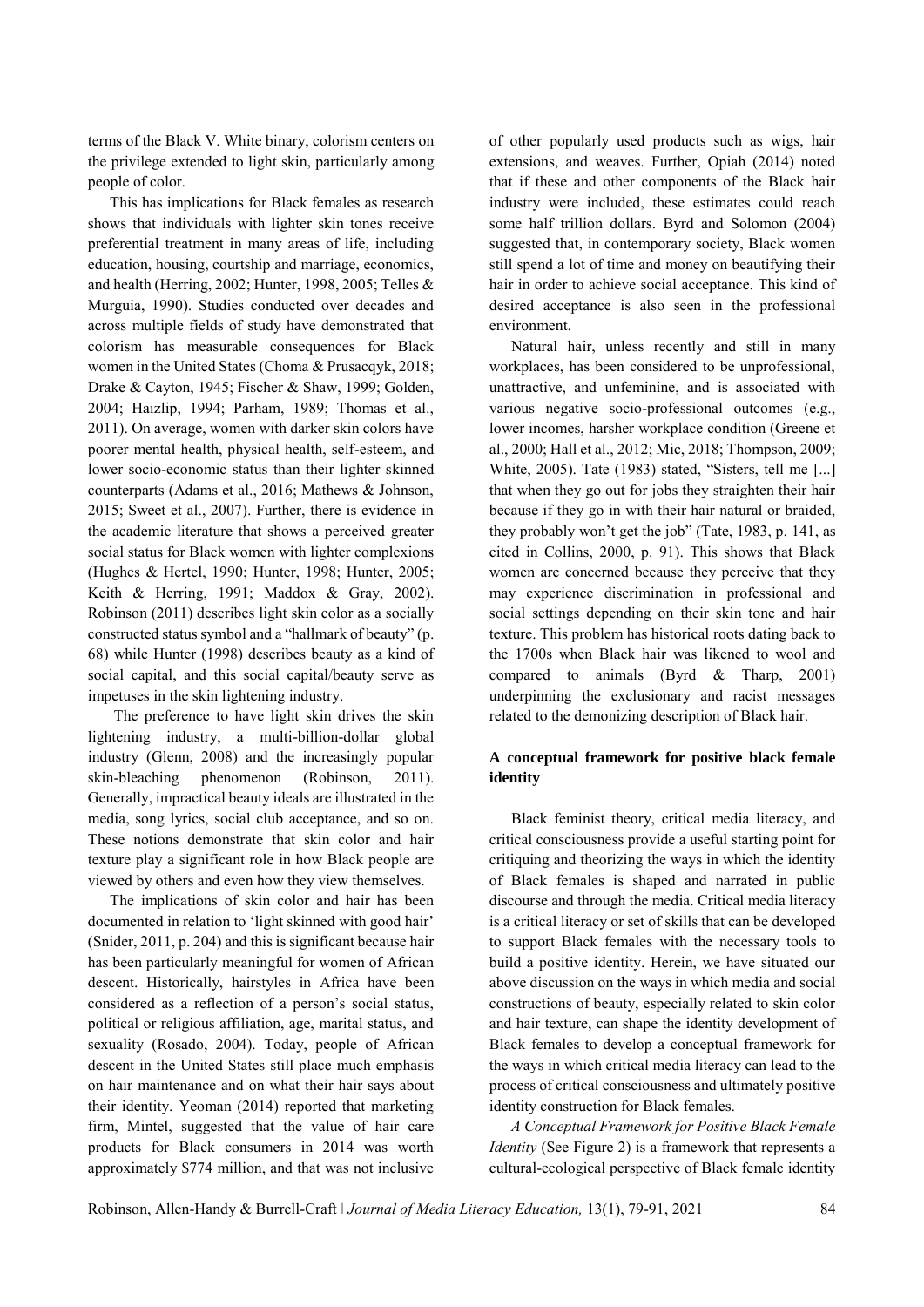formation (Ogbu, 1981) that therefore takes hold of the intersectional identities of race, class, gender, and sexuality of Black females (Allen, 2016; Collins & Bilge, 2016) in tandem with the imperative of critical consciousness development. It is via this perspective that Black females can interrogate negative messages and inaccurate portrayals of Black females in the media through critical media literacy.

Critical media literacy serves as a tool that supports the deconstruction and rejection of inaccurate images, personas, and caricature representations of Black females. It serves as a filtering mechanism that can be utilized to examine a myriad of media outlets including films, TV, radio, Internet, magazines, newspapers, and social media, and to reconceptualize and reframe the Black female narrative.



*Figure 2.* A conceptual framework for positive Black Female Identity

Thus, critical media literacy serves as a conduit by which Black females can be ever aware of how to best 1) *decode***,** 2) *analyze*, and 3) *deconstruct* the negative and unfruitful messages perpetuated through media outlets. Thereafter, Black females can utilize the skills and mindsets developed through critical media literacy to a) *Reject* and negate inaccurate, racist, and sexist portraits of Black females including negative narratives of skin tone and hair bias, b) *Replace* the negative and stereotypical images and representations with opposing viewpoints and positive representations of Black females including celebrating the hybridity of skin tones and hair textures amongst Black females, c) *Reframe* and redefine positive images and definitions of Black girl/womanhood as it relates to her identity including skin tone and hair texture.

As her critical media literacy skills are sharpened, so is her self-perception. She will progress to higher levels of critical consciousness: from semi-intransitive, to naive, to a place of true critical consciousness. At the onset of higher levels of critical consciousness, Black female identity can be positively constructed and developed, resulting in strong self- concept, selfesteem, and self-empowerment.

Teachers should consider early implementation of The Critical Media Literacy Framework for Positive Black Female Identity. All students will benefit from the framework, but we are most concerned with counteracting the negative impact that imaging has on Black female identity formation. As early as preschool, teachers should show, discuss, and promote positive imaging through books, play, and media (including cartoons, games, and movies). This process aligns with Piaget's view of intellectual growth as a process of adaptation (adjustment) to the world (McLeod, 2018). Teachers can use this time to foster diversity and begin the process of teaching students how to *decode* the messaging they receive in school and in this world.

Just as curricula builds upon itself, so does the teaching and implementation of this framework. Once students receive ample practice with decoding and they progress in age and maturity, they can move forward with *analyzing* and *deconstructing* those images and media. By fourth grade students have learned to *reject* negative imaging and begin *replacing* and *reframing* those images with positive ones. By the time students have entered middle school, they may have had repeated and sustaining practice utilizing The Critical Media Literacy Framework for Positive Identity Formation; young Black females being the prime benefactor. When the framework is implemented during the elementary school years, students will enter middle school more aware of their personal identities just as many of them are entering Erikson's psychosocial stage of identity versus role confusion (McLeod, 2018); therefore, having a lasting, positive effect on their identity formation.

This framework in and of itself cannot eradicate all negative messages and images that Black females face. We acknowledge that there are several other environmental factors such as home, school, peerinfluence, parental relationships, and socioeconomic status that have a bearing on the identity of Black females. We have conceptualized a framework for the ways in which positive Black female identity can be constructed. Through the development of critical media literacy skills, the development of critical consciousness can lead to a stronger self-concept, self-esteem, and selfideal for Black females.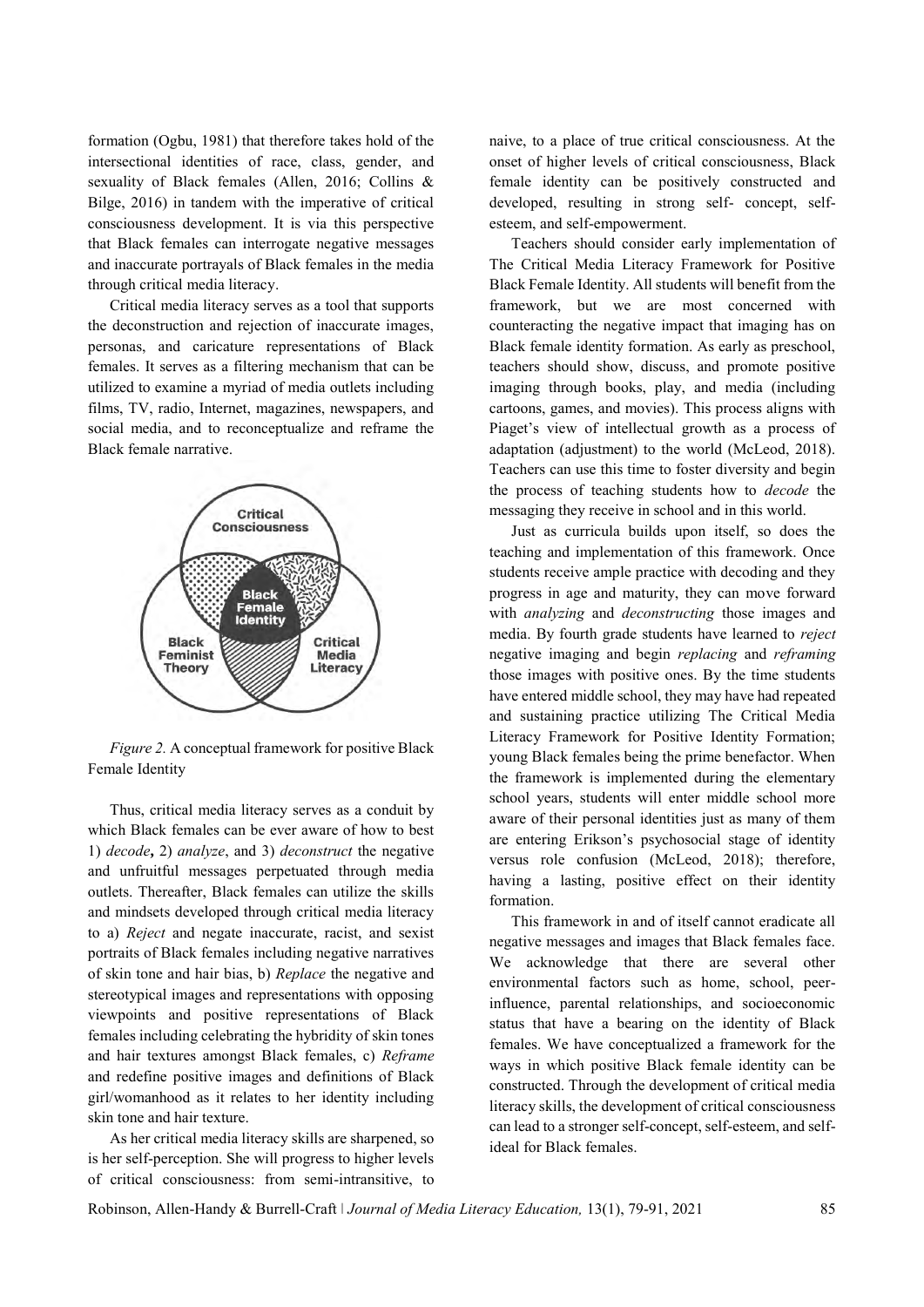### **Discussion and conclusion**

Downing and Roush (1985) described a model of feminist identity development for women, partially based on Cross' (1971) theory of Black identity development. Like Cross' model, this model involves various stages through which women must "acknowledge, then struggle with, and repeatedly work through their feelings about the prejudice and discrimination they experience as women in order to achieve authentic and positive feminist identity" (p. 695). By drawing parallels between the identity development stages for women and for Blacks, we outline stages that result in a move from a passive acceptance to a consolidated feminist identity that brings about commitment to meaningful action. It is this meaningful action that we propose is relational to the concept of critical consciousness, as we suggest can come through developing critical media literacy skills. The implications of a positive feminist identity as described by Downing and Roush (1985) and critical consciousness, developed through critical media literacy has several implications, especially as it relates to having high self-esteem, which is the central component of having a positive or strong self-concept, particularly for Black women.

We understand that Black women are not a part of a monolithic entity. However, situating them in the context of the broader culture we find that they exist as a marginalized, sexualized, and fetishized group. By specifically focusing on how Black women are portrayed in the media and what messages they learn, starting early in life, especially as it relates to the shade of their skin and texture of their hair, we can engage in a broader discourse that challenges these notions and assists in the development of a positive identity for Black females and even other women of color. We argue, having a positive identity development experience results in a positive self-concept. As Baumeister (1997) described, "Self-concept refers to the totality of inferences that a person has made about himself or herself" (p. 681). Judge et al. (1998) explain,

[I]ndividuals with a positive self-concept evaluate themselves positively, and are likely to make favorable inferences about themselves and be accepting of their identity. Children form the basic elements of their self-concept very early in life and, although changes in self-concept do occur, the initial formation of self-concept probably has lasting consequences for the individual. (p. 168)

This positive self-concept is important and the way it can be developed is through offering critique to the

current Black women identity politics discourse. By critiquing current Black women identity politics, we are rejecting their stereotyped representations in the media and investing in more positive typologies that place those representations at the forefront of the public sphere.

As Black women occupy these marginalized spaces, they are faced with questions related to their legitimacy and worth. Developing critical consciousness through critical media literacy has implications that are far reaching. Since meaning making and negotiation of identity done through a critical lens result in a deeper level awareness of oppression and other kinds of injustice, some of which tend to be portrayed in covert ways through the media and popular culture, on a global basis, it can assist males in developing a greater understanding of the need for them to be supportive of Black women in light of the challenges they face.

Additionally, for Black women, an active resistance to the prejudices and challenges they face may be related to positive mental health, through the notion of positive self-concept and self-esteem (Allen, 2016; Ramseur, 1991). This is important in terms of one's social and cognitive development (Wigfield et al., 2002) and in the overall perceptions that African American females and women will develop in relation to themselves, their agency, efficacy, and self-esteem.

Our bodies serve as the vehicles by which we demonstrate some aspect of our identity and our attitudes towards them reflect our ideologies and even how we position ourselves in contrast to each other. As academics, facilitators of learning, parents, colleagues, and anyone interested in the well-being and healthy identity development of Black females, we can all support the development of critical thinking, critical consciousness, and critical media literacy skills to address various complex issues related to the racist and biased ideologies of skin color and hair texture. Taking an anti-racist and anti-sexist standpoint can lead to empowerment, equity, and social justice for Black females. Moreover, we posit that a framework for positive Black female identity formation can be nurtured at the intersection of Black feminist theory, critical consciousness, and critical media literacy.

### **REFERENCES**

Adams, J. (n.d.). An introduction to the new literacy studies.

<https://core.ac.uk/download/pdf/148781239.pdf>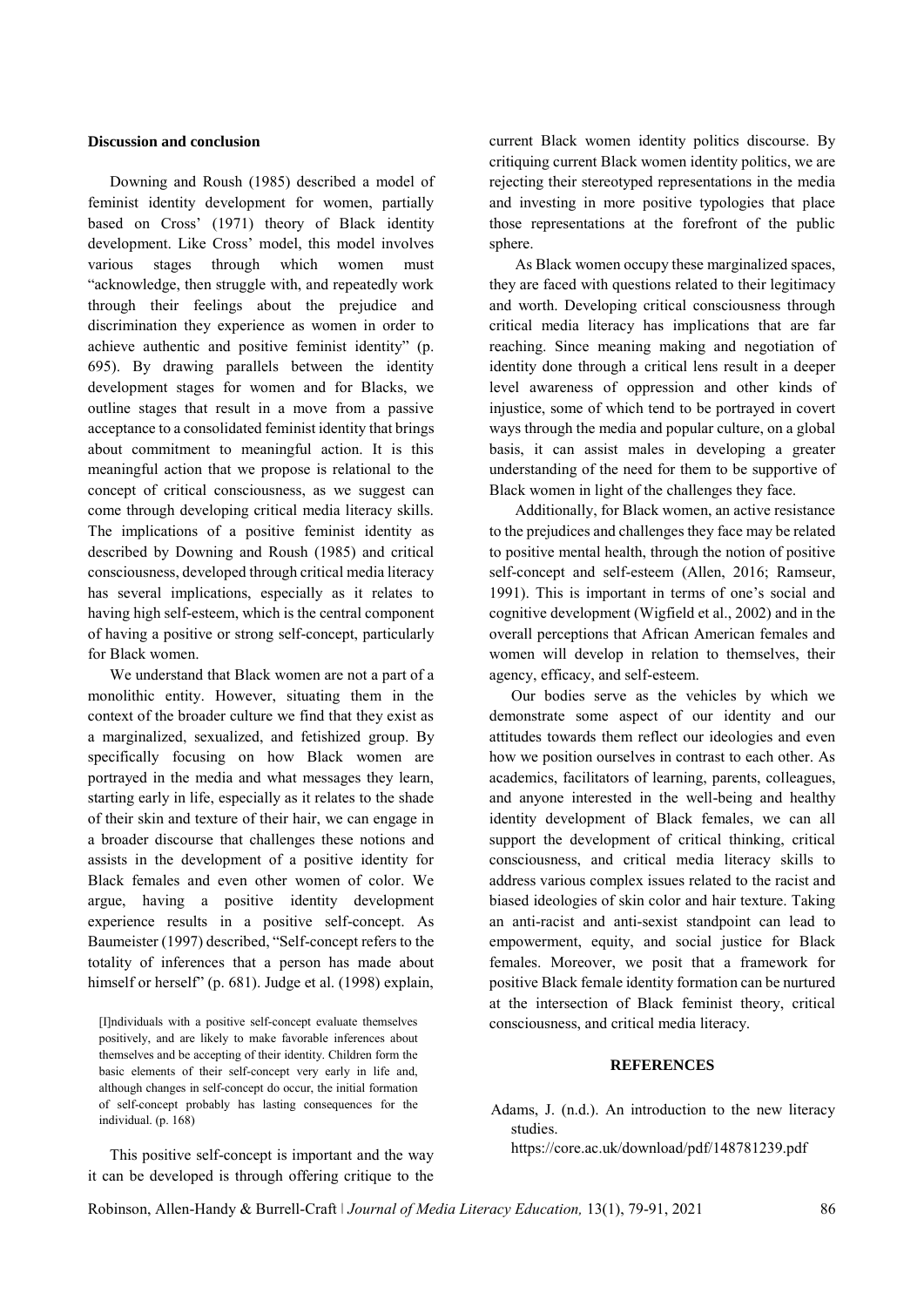- Adams, E. A., Kurtz-Costes, B. E., & Hoffman, A. J. (2016). Skin tone bias among African Americans: Antecedents and consequences across the life span. *Developmental Review*, *40*, 93-116. <https://doi.org/10.1016/j.dr.2016.03.002>
- Andry, K. M. (2010). *Western interpretation of the other: How the perpetuation of negative stereotypes against Blacks have shaped our culture* (Doctoral dissertation, Louisiana State University).
- Allen, A. (2016). African American girls and the kaleidoscope of identity: Reflections and refractions of contextual influences and K-12 schools. In P. Larke, G. Webb-Hasan, & J. young (Eds.). Cultivating achievement, respect, and empowerment (CARE) for African American girls in preK-12 settings: Implications for access, equity, and achievement. Charlotte, NC: Information Age.
- Allen, A., Scott, L., & Lewis, C. W. (2013). Racial microaggressions and African American and Hispanic students in urban schools: A call for culturally affirming education. *Interdisciplinary Journal of Teaching and Learning, 3*(2)*,* 117-129.
- Allen, Q. (2012). They think minority means lesser than: Black middle-class sons and fathers resisting microaggressions in the school. *Urban Education, 48*(2), 171-197.

<https://doi.org/10.1177/0042085912450575>

- Alvermann, D. E., & Hagood, M. C. (2000). Critical media literacy: Research, theory, and practice in "New Times". *The Journal of Educational Research*, *93*(3), 193-205. <https://www.jstor.org/stable/27542264>
- Awad, G. H., Norwood, C., Taylor, D. S., Martinez, M., McClain, S., Jones, B., Holman, A., & Chapman-Hilliard, C. (2014). Beauty and body image concerns among African American college women. *Journal of Black Psychology*, *41*, 540-564. <https://doi.org/10.1177/0095798414550864>
- Baker-Bell, A., Stanbrough, R. J., & Everett, S. (2017). The stories they tell: Mainstream media, pedagogies of healing, and critical media literacy. *English Education, 49*(2), 130-152.
- Baynham, M., & Prinsloo, M. (2009). Introduction. The future of literacy studies. In M. Baynham & M. Prinsloo (Eds.), *The future of literacy studies* (pp. 1- 20). Palgrave Macmillan.
- Bauman, S. (2008). The moral under-pinnings of beauty: A meaning-based explanation of light and dark complexions in advertising. *Poetics*, *36*(2008), 2-23.<https://doi.org/10.1016/j.poetic.2007.11.002>
- Baumeister, R. F. (1997). Identity, self-concept, and self-esteem: The self, lost and found. In R. Hogan, J. Johnson, & S. Briggs (Eds.), *Handbook of personality psychology* (pp. 681-710). Academic.
- Beach, J. M. (2014). *21st century literacy: Constructing and debating knowledge.* CreateSpace Independent Publishing Platform.
- Brittian, A. S. (2012). Understanding African American adolescents' identity development: A relational development systems perspective. *Journal of Black Psychology*, *38*(2), 172-200. [https://doi.org/](https://doi.org/%2010.1177/0095798411414570)  [10.1177/0095798411414570](https://doi.org/%2010.1177/0095798411414570)
- Brown, D. L., Blackmon, S., Rosnick, C. B., Griffin-Fennell, F. D., & White-Johnson, R. L. (2016). Initial development of a gendered-racial socialization scale for African American college women. *Sex Roles*, *77*, 178-193. https://doi.org/10.1007/s11199-016-0707-x
- Brown, D., & Gary, L. (1991). Religious socialization and educational attainment among African Americans: An empirical assessment. *The Journal of Negro Education, 60*(3), 411-426. <https://doi.org/10.2307/2295493>
- Burke, M. (2008). Colorism. In W. Darity (Ed.), *International encyclopedia of the social sciences* (Vol. 2, pp.17-18). Thomson Gale. <https://doi.org/10.1016/c2010-1-67141-6>
- Burke, M., & Embrich, D. G. (2008). Colorism*. International Encyclopedia of the Social Sciences, 2,*  17-18.
- Byrd, A. D., & Solomon, A. (Eds.), (2005). *Naked: Black women bare all about their skin, hair, hips, lips, and other parts*. Penguin.
- Caldwell, K. L. (2004). Look at her hair: The body politics of Black womanhood in Brazil. *Transforming Anthropology 11*(2),18-29. <https://doi.org/10.1525/tran.2003.11.2.18>
- Chickering A. W., & Reisser, L. (1993). *Education and identity*. Jossey-Bass.
- Choma, B. L., & Prusaczyk, E. (2018). The effects of system justifying beliefs on skin-tone surveillance, skin-color dissatisfaction, and skin-bleaching behavior. *Psychology of Women Quarterly*, *42*, 162- 177[. https://doi.org/10.1177/0361684317747845](https://doi.org/10.1177/0361684317747845)
- Collins, P. H. (2000). *Black feminist thought: Knowledge, consciousness, and the politics of empowerment* (2nd ed.). Routledge.
- Collins, P. H. (2009). *Black feminist thought: Knowledge, consciousness, and the politics of empowerment* (2<sup>nd</sup> ed.). Routledge.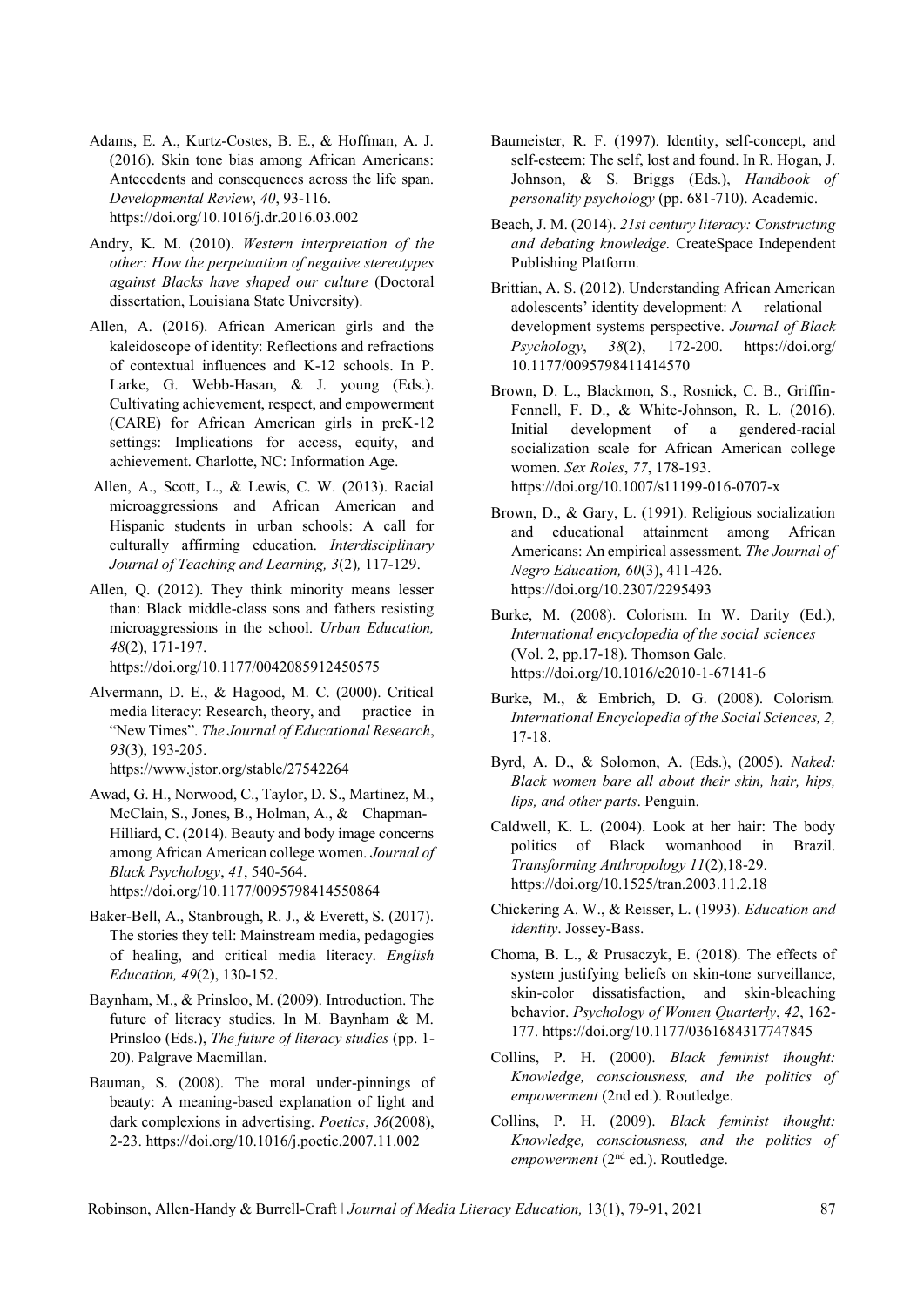- Collins, P. H. & Bilge, S. (2016). *Intersectionality*. Polity.
- Connected Learning Alliance (n.d.). Our story. <https://clalliance.org/who-we-are/>
- Crenshaw, K. W. (1989). Demarginalizing the intersection of race and sex: A Black feminist critique of antidiscrimination doctrine, feminist theory and antiracist politics. *University of Chicago Legal Forum*, 139-167.
- Donovan, R. A., Galban, D. J., Bennett, J. K., Felicie, S. Z. (2013). Impact of racial macro- and microaggressions in Black women's lives: A preliminary analysis. *Journal of Black Psychology*, *39*(2), 185-196.
- Downing, N. E., & Roush, K. L. (1985). From passive acceptance to active commitment a model of feminist identity development for women. *The Counseling Psychologist*, *13*(4), 695-709. <https://doi.org/10.1177/0011000085134013>
- Drake, S. C., & Cayton, H. R. (1945). *Black metropolis: A study of Negro life in a northern city*. University of Chicago Press.
- Fischer, A. R., & Shaw, C. M. (1999). African Americans' mental health and perceptions of racist discrimination: The moderating effects of racial socialization experiences and self-esteem. *Journal of Counseling Psychology*, *46*, 395-407. [https://doi.org/10.1037//0022-0167.46.3.395](https://doi.org/10.1037/0022-%090167.46.3.395)
- Freire, P. (1970). *Pedagogy of the oppressed.*  Continuum.
- Freire, P. (1973). *Education for critical consciousness.*  Continuum.
- Glenn, E. N. (2008). Yearning for lightness: Transnational circuits in the marketing and consumption of skin lighteners. *Gender & Society, 22*(3), 281-302.
	- <https://doi.org/10.1177/0891243208316089>
- Golden, M. (2004). *Don't play in the sun: One woman's journey through the color complex*. Doubleday.
- Greene, B. (1994). African American women. In L. E. Comas-Diaz & B. E. Greene (Eds.), *Women of color: Integrating ethnic and gender identities in psychotherapy* (pp. 10-29). Guilford Press.
- Greene, B., White, J. C., & Whitten, L. (2000). Hair texture, length, and style as a metaphor in the African American mother-daughter relationship. In L.C. Jackson & B. Greene (Eds.), *Psychotherapy with African American women: Innovations in psychodynamic perspectives and practice* (pp. 166- 193). Guilford Press.
- Haizlip, S. T. (1994). *The sweeter the juice: A family memoir in Black and white*. Simon & Schuster.
- Hall, J. C., Everett, J. E., & Hamilton-Mason, J. (2012). Black women talk about workplace stress and how they cope. *Journal of Black Studies*, *43*, 207-226. <https://doi.org/10.1177/0021934711413272>
- Harrison, M., Reynolds-Dobbs, & Thomas, K. (2008). Skin color bias in the workplace. In R. E. Hall (Ed.), *Racism in the 21st century* (pp. 47-62). Springer Science + Business Media.
- Herring, C. (2002). Bleaching out the color line? The skin color continuum and the tripartite model of race. *Race & Society, 5*, 17-31.
- Hill, M. E. (2002). Skin color and the perception of attractiveness among African Americans: Does gender make a difference? *Social Psychology Quarterly*, *65*, 77-91. <https://doi.org/10.2307/3090169>
- hooks, b. (2010). *Teaching critical thinking: Practical wisdom.* Routledge.
- Henfield, M. S. (2011). Black male adolescents navigating microaggressions in a traditionally white middle school: A qualitative study. *Journal of Multicultural Counseling and Development, 39*, 141-155. [https://doi.org/10.1002/j.2161-](https://doi.org/10.1002/j.2161-1912.2011.tb00147.x) [1912.2011.tb00147.x](https://doi.org/10.1002/j.2161-1912.2011.tb00147.x)
- Hughes, M., & Hertel, B. E. (1990). The significance of color remains: A study of life chances, mate selection, and ethnic consciousness among Black Americans. *Social Forces, 68,* 1105-1120. <https://doi.org/10.2307/2579136>
- Hunter, M. (1998). Colorstruck: Skin color stratification in the lives of African American women. *Sociological Inquiry, 68*(4), 517-535. [https://doi.org/10.1111/j.1475-](https://doi.org/10.1111/j.1475-682X.1998.tb00483.x) [682X.1998.tb00483.x](https://doi.org/10.1111/j.1475-682X.1998.tb00483.x)
- Hunter, M. (2005). Race, gender and the politics of skin tone. Routledge.
- Hunter, M. (2007). The persistent probem of colorism: Skin tone, status, and inequality. *S Sociology Compass, 1,* 237-254. <https://doi.org/10.1111/j.1751-9020.2007.00006.x>
- Jackson, L. A., Hodge, C. N., & Ingram, J. M. (1994). Gender and self-concept: A reexamination of stereotypic differences and the role of gender attitudes. *Sex Roles, 30,* 615-629. <https://doi.org/10.1007/BF01544666>
- Jenkins, H. (2006). *Convergence culture: Where old and new media collide.* New York University Press.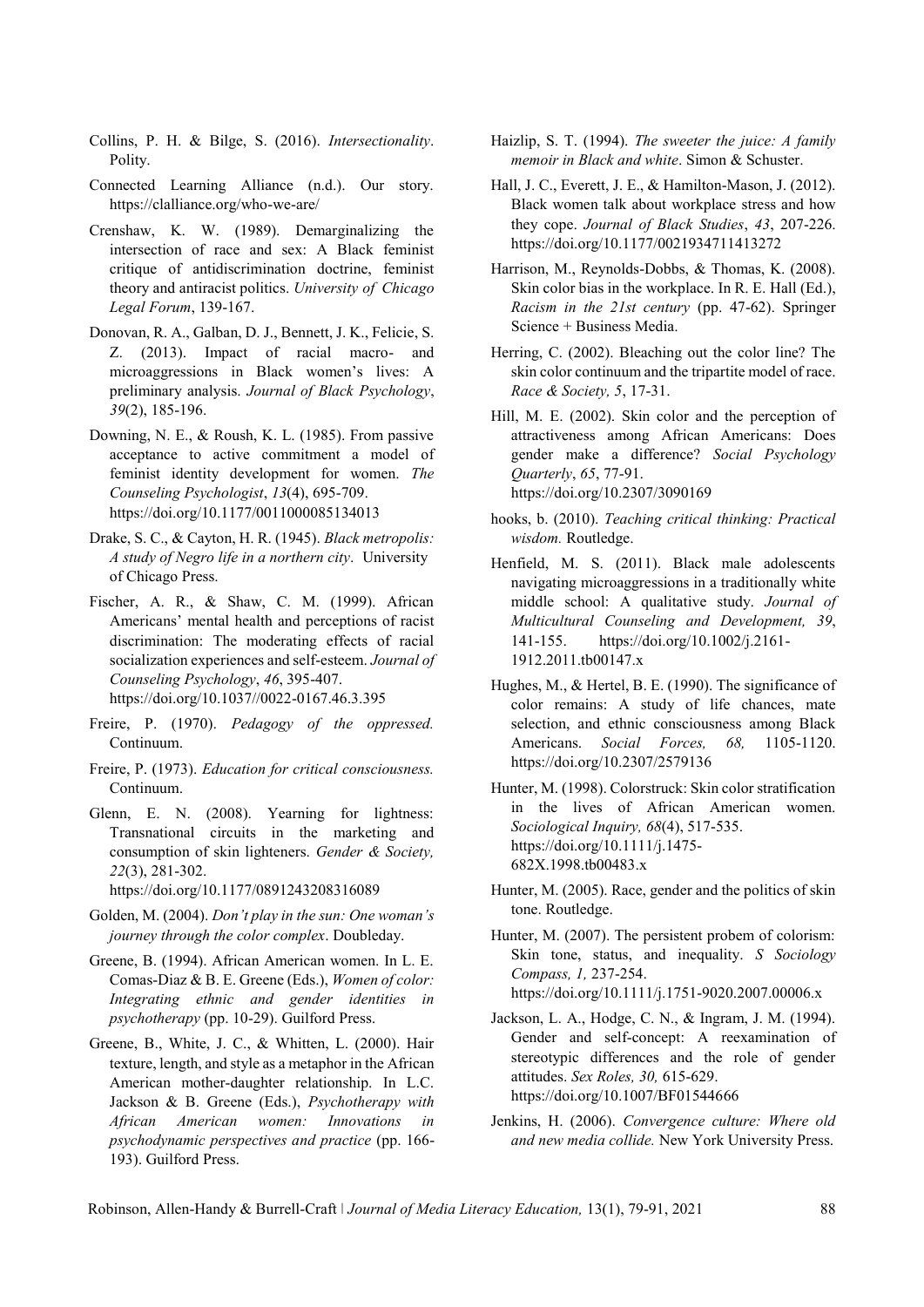- Kellner, D., & Share, J. (2007). Critical media literacy, democracy, and the reconstruction of education. In D. Macedo & S. R. Steinberg (Eds.), *Media literacy: A reader* (pp. 3-23). Peter Lang Publishing.
- Jacobs, C. (2016). Developing the "oppositional gaze": Using critical media pedagogy and black feminist thought to promote black girls' identity development. *The Journal of Negro Education 85*(3), 225-238.

<https://doi.org/10.7709/jnegroeducation.85.3.0225>

Judge, T. A., Erez, A., & Bono, J. E. (1998). The power of being positive: The relation between positive selfconcept and job performance. *Human Performance, 11*(2-3), 167-187.

[https://doi.org/10.1207/s15327043hup1102&3\\_4](https://doi.org/10.1207/s15327043hup1102&3_4)

- Kelso, G. A., Cohen, M. H., Weber, K. M., Dale, S. K., Cruise, R. C., & Brody, L. R. (2014). Critical consciousness, racial and gender discrimination and HIV disease markers in African American women with HIV. *AIDS and Behavior, 18,* 1237-1246. <https://doi.org/10.1007/s10461-013-0621-y>
- Leonard, D. (2009). Skin color. In P. Finkelman (Ed.), *Encyclopedia of African American history 1619- 1895: From the colonial period to the age of Frederick Douglass* [Electronic book]. Oxford University Press. [https://doi.org/10.1093/acref/9780195167771.001.0](https://doi.org/10.1093/acref/9780195167771.001.0001) [001](https://doi.org/10.1093/acref/9780195167771.001.0001)
- Lesane-Brown, C. L., Scottham, K. M., Nguyen, H. X., & Sellers, R. M. (2008). *Parent-child racial socialization: A new measure of use with African American adolescents*. Unpublished manuscript, University of Michigan, Ann Arbor.
- Lester, N. A. (2010). Disney's The Princess and the Frog: The pride, the pressure, and the politics of being a first. *Journal of American Culture, 33*(4), 294-308. [https://doi.org/10.1111/j.1542-](https://doi.org/10.1111/j.1542-734X.2010.00753.x) [734X.2010.00753.x](https://doi.org/10.1111/j.1542-734X.2010.00753.x)
- Luke, A., & Elkins, J. (1998). Reinventing literacy in New Times. *Journal of Adolescent & Adult Literacy, 42*, 4-7. [https://doi.org/ 10.1598/JAAL.52.1.1](https://doi.org/%2010.1598/JAAL.52.1.1)
- Maddox, K. B., & Gray, S. A. (2002). Cognitive representations of Black Americans: Re- exploring the role of skin tone. *Personality and Social Psychology Bulletin, 28,* 250-259. <https://doi.org/10.1177/0146167202282010>
- Mathews, T. J., & Johnson, G. S. (2015). Skin complexion in the twenty-first century: The impact of colorism on African American women. *Race, Gender & Glass*, *22*, 248-274. [https://search.proquest.com/docview/1757045044/8](https://search.proquest.com/docview/1757045044/8AF9E4D3ECBF4628PQ/20?accountid=14696) [AF9E4D3ECBF4628PQ/20?](https://search.proquest.com/docview/1757045044/8AF9E4D3ECBF4628PQ/20?accountid=14696) accountid=14696
- McLeod, S. A. (2018, May 3). *Erik Erikson's stages of psychosocial development*. Simply Psycholog[y.](https://www.simplypsychology.org/Erik-Erikson.html) [https://www.simplypsychology.org/Erik-](https://www.simplypsychology.org/Erik-Erikson.html)[Erikson.html](https://www.simplypsychology.org/Erik-Erikson.html)
- McLeod, S. A. (2018, June 6). *Jean piaget's theory of cognitive development*. Simply Psychology. <https://www.simplypsychology.org/piaget.html>
- Mic. (2018, May 25). *Why is African-American hair seen as unprofessional?* [Video file]. [https://mic.com](https://mic.com/)
- Moore, J. L, & Owens, D. (2009). Educating and counseling African American students: Recommendations for teachers and school counselors. In L. C. Tillman (Ed.), *Handbook of African American education* (pp. 351-366). Sage.
- Nadal, K. L. (2010). Gender microaggressions: Implications for mental health. In M.A. Paludi (Ed.), *Feminism and women's rights worldwide (Vol. 2): Mental and physical health* (pp. 155-175). Praeger.
- National Council of Teachers of English (NCTE). (2013). Context for NCTE's  $21<sup>st</sup>$  century literacies framework. [http://www.ncte.org/positions/statements/21stcentfr](http://www.ncte.org/positions/statements/21stcentframework) [amework](http://www.ncte.org/positions/statements/21stcentframework)
- Okazawa-Rey, M., Robinson, T., & Ward, J. V. (1987). Black women and the politics of skin color and hair. *Women & Therapy*, *6*, 89-102. [https://doi.org/10.1300/j015v06n01\\_07](https://doi.org/10.1300/j015v06n01_07)
- Opiah, A. (2014). The changing business of Black hair, a potentially \$500b industry. [https://www.huffpost.com/entry/the-changing](https://www.huffpost.com/entry/the-changing-business-of-_b_4650819)business-of- b 4650819
- Parham, T. A. (1989). Cycles of psychological nigrescence. *The Counseling Psychologist*, *17*, 187- 226[. https://doi.org/10.1177/0011000089172001](https://doi.org/10.1177/0011000089172001)
- Patton, T. O. (2006). Hey girl, am I more than my hair? African American women and their struggles with beauty, body image, and hair, *NWSA Journal*, *18*, 24- 51. <https://doi.org/10.1353/nwsa.2006.0037>
- Phinney, J. S. (1989). Stages of ethnic identity development in minority group adolescents. *The Journal of Early Adolescence*, *9*(1-2), 34-49. <https://doi.org/10.1177/0272431689091004>
- The New London Group. (1996). A pedagogy of multiliteracies: Designing social futures. *Harvard Educational Review*, *66*(1), 60-93. [https://doi.org/10.17763/haer.66.1.17370n67v22j16](https://doi.org/10.17763/haer.66.1.17370n67v22j160u)  $0<sub>u</sub>$
- Ramseur, H. P. (1991). Psychologically healthy Black adults. In R. L. Jones (Ed.), *Black psychology* (3rd ed., pp. 353-378). Cobb & Henry.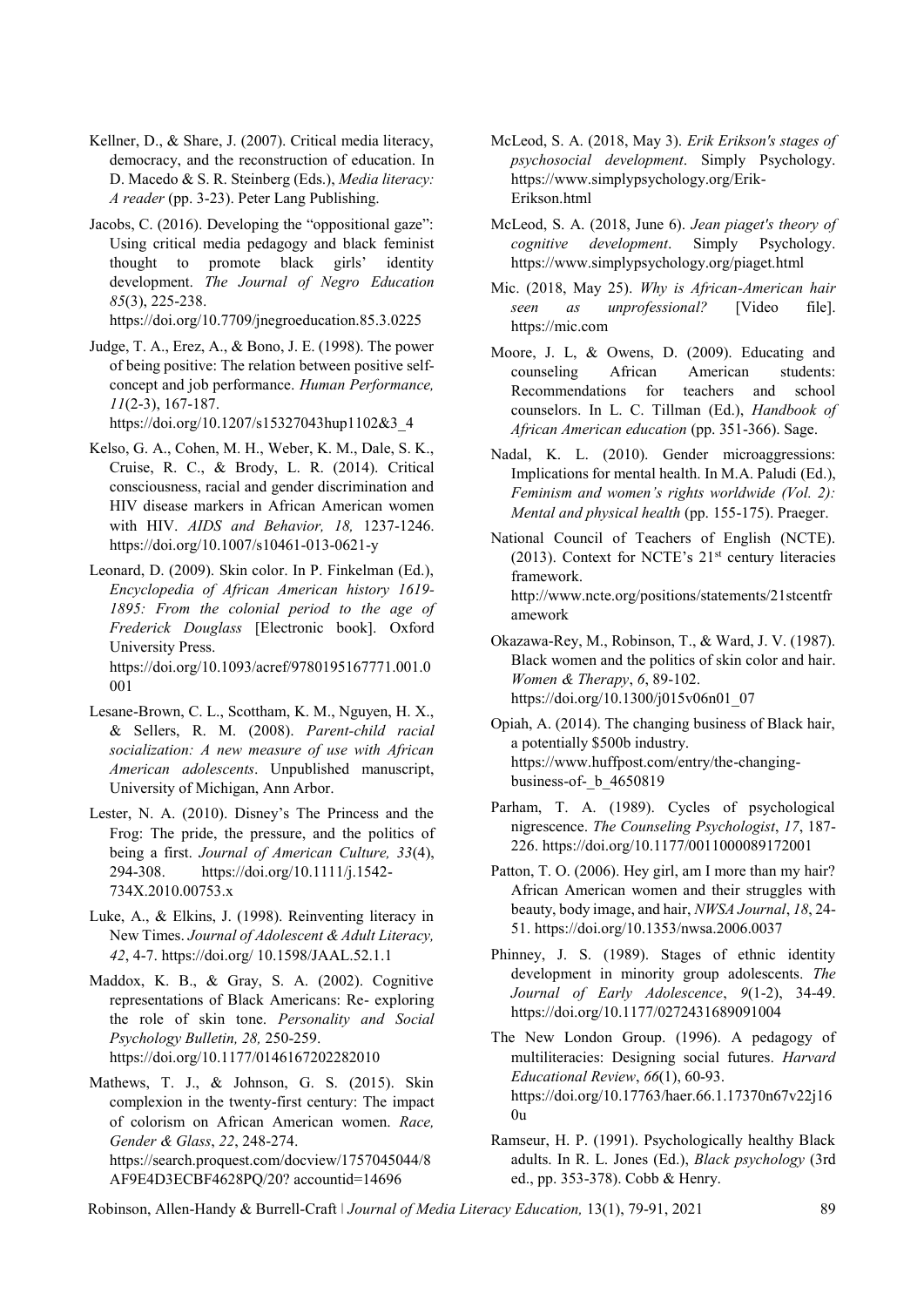- Robinson, P. A. (2011). *Skin bleaching in Jamaica: A colonial legacy.* [Doctoral dissertation, Texas A&M University] OAKTrust.
- Robinson, P. A. (2020). The Critical Literacies Advancement Model (CLAM): A framework for promoting positive social change. [https://digitalcommons.lsu.edu/cgi/viewcontent.cgi?](https://digitalcommons.lsu.edu/cgi/viewcontent.cgi?article=1000&context=shrewd_pubs) [article=1000&context=shrewd\\_pubs](https://digitalcommons.lsu.edu/cgi/viewcontent.cgi?article=1000&context=shrewd_pubs)
- Rosado, S. D. (2003). No nubian knots or nappy locks: discussing the politics of hair among women of African descent in the diaspora. A report on research in progress. *Transforming Anthropology*, *11*(2), 60- 63[. https://doi.org/10.1525/tran.2003.11.2.60](https://doi.org/10.1525/tran.2003.11.2.60)
- Russell, K., Wilson, M. L., & Hall, R. E. (2013). *The color complex (revised): The politics of skin color in a new millennium*. Anchor.
- Schwarzbaum, S. E., & Thomas, A. J. (2008). *Dimensions of multicultural counseling*. Sage.
- Spencer, M. B., Dupree, D., & Hartmann, T. (1997). A phenomenological variant of ecological systems theory (PVEST): A self-organization perspective in context. *Development and Psychopathology*, *9*(1), 817-833.
- Stevenson, H. C., Cameron, R., Herrero-Taylor, T., & Davis, G. Y. (2002). Development of the teenager experience of racial socialization scale: Correlates of race-related socialization frequency from the perspective of Black youth. *Journal of Black Psychology, 28*, 84-106.
- Sweet, E., McDade, T. W., Kiefe, C. I., & Liu, K. (2007). Relationships between skin color, income, and blood pressure among African Americans in the CARDIA Study. *American Journal of Public Health*, *97*, 2253-2259.

<https://doi.org/10.2105/ajph.2006.088799>

- Telles, E. E., & Murguia, E. (1990). Phenotypic discrimination and income differences among Mexican Americans. *Social Science Quarterly, 71,* 682-696.
- Thomas, A., Hoxha, D., & Hacker, J. (2013). Contextual influences on gendered racial identity development of African American young women. *Journal of Black Psychology*, *39*(1), 88-101. <https://doi.org/10.1177/0095798412454679>
- Thomas, A. J., Hacker, J. D., & Hoxha, D. (2011). Gendered racial identity of Black young women. *Sex Roles*, *64*, 530-542. [https://doi.org/10.1007/s11199-](https://doi.org/10.1007/s11199-011-9939-y) [011-9939-y](https://doi.org/10.1007/s11199-011-9939-y)
- Thompson, C. (2009). Black women, beauty, and hair as a matter of being. *Women's Studies, 38,* 831-856. <https://doi.org/10.1080/00497870903238463>
- Thompson, M. S., & Keith, V. M. (2001). The blacker the berry: Gender, skin tone, self-esteem, and selfefficacy*. Gender & Society, 15,* 336-357. <https://doi.org/10.1177/089124301015003002>
- Tisdell, L. (2008). Critical media literacy and transformative learning drawing on pop culture and entertainment media for teaching diversity in adult higher education. *Journal of Transformative Education, 6*(1), 48-67. <https://doi.org/10.1177/1541344608318970>
- Torres, L., Driscoll, M. W., & Burrow, A. L. (2010). Racial microaggressions and psychological functioning among highly achieving African Americans: A mixed methods approach. *Journal of Social and Clinical Psychology*, *29*(10), 1074-1099. <https://doi.org/10.1521/jscp.2010.29.10.1074>
- Townsend, T. G., Neilands, T. B., Thomas, A. J., & Jackson, T. R. (2010). I'm no jezebel; I am young, gifted, and Black: Identity, sexuality, and Black females. *Psychology of Women Quarterly*, *34*, 273- 285. [https://doi.org/10.1111/j.1471-](https://doi.org/10.1111/j.1471-6402.2010.01574.x) [6402.2010.01574.x](https://doi.org/10.1111/j.1471-6402.2010.01574.x)
- Wagner, T. (2008). *The global achievement gap.* Basic Books.
- Watkins, S. C. (2009). *The young and the digital: What the migration to social-network sites, games, and anytime, anywhere media means for our future.* Beacon Press.
- Watkins, S. C., & Emerson, R. A. (2000). Feminist media criticism and feminist media practices. *The ANNALS of the American Academy of Political and Social Science, 571*(1), 151-166.
- Weiler, K. (2002). Rereading Paulo Freire. In K. Weiler (Ed.), *Feminist engagements: Reading, resisting and revisioning male theorists in education and cultural studies* (pp. 67-88)*.* Routledge.
- White, S. B. (2005). Releasing the pursuit of bouncin' and behavin' hair: Natural hair as an Afrocentric feminist aesthetic for beauty. *International Journal of Media & Cultural Politics, 1*, 295-308. <https://doi.org/10.1386/macp.1.3.295/1>
- Wigfield, A., Battle, A., Keller, L. B., & Eccles, J. S. (2002). Sex differences in motivation, self- concept, career aspiration, and career choice: Implications for cognitive development. In A. McGillicuddy-De Lisi (Ed.), *The development of sex differences in cognition* (pp. 93-124). Ablex Publishing.
- Yeoman, M. (2014). *Mintel* reports ethnic hair care market as still being heavily invested in. [http://www.cosmeticsdesign.com/Market-](http://www.cosmeticsdesign.com/Market-Trends/Mintel-reports-ethnic-haircare-market-%20as-still-being-heavily-invested-in)